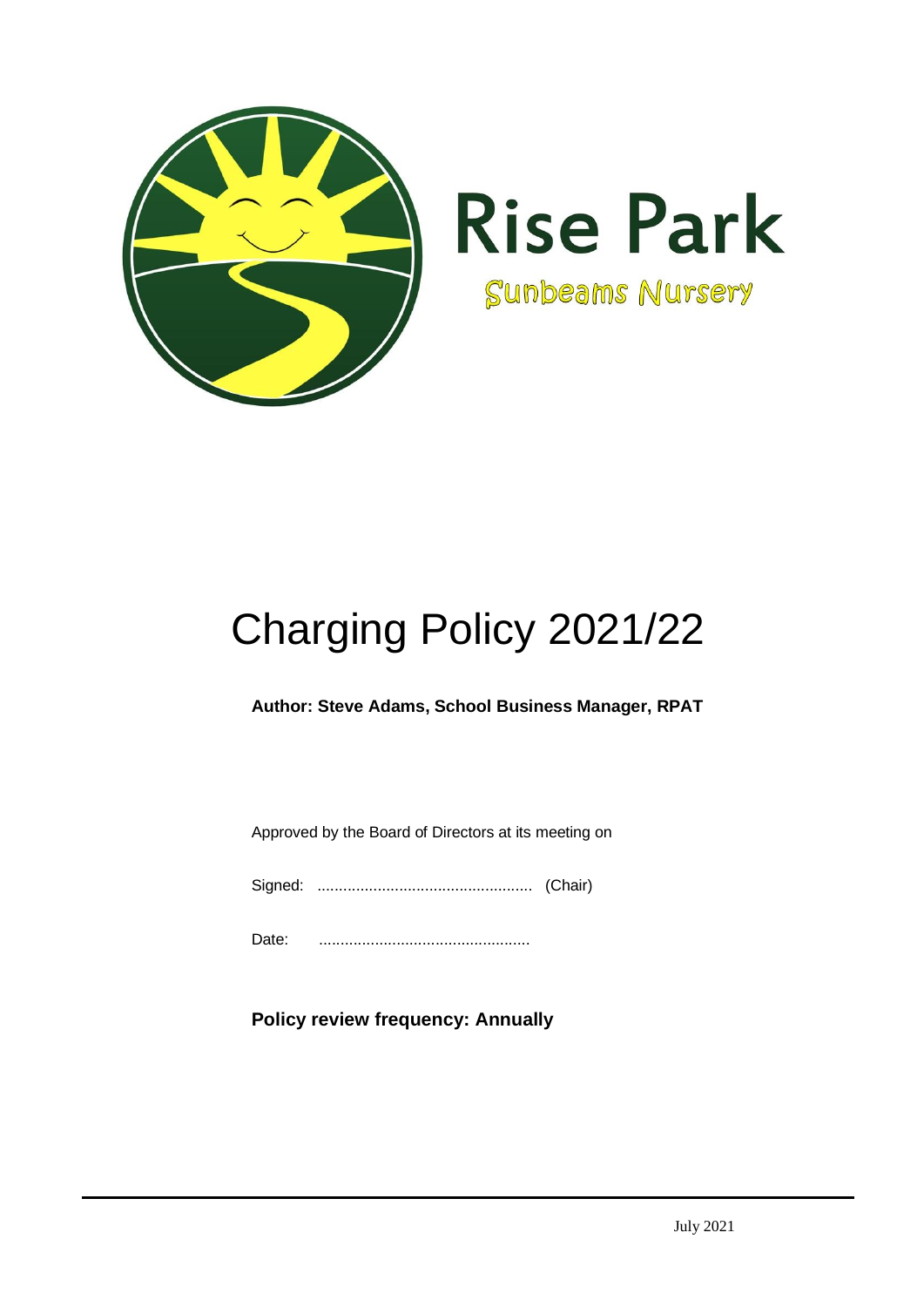## **15 hours Funded Places**

Every parent is entitled to free 15 hours of weekly childcare for children aged 3 and 4. We will offer 15 free hours of early education a week (38 weeks term time only).

The 15 free hours can be taken over 3 hours a day in either an am or pm session:

**The Morning Session** will run from 8.30am until 11.30pm. **The Afternoon Session** will run from 12.30pm until 3.30pm.

#### **30 hours Funded Places (for eligible families):**

We will offer 30 free hours of early education a week (38 weeks term time only) for families where we are in receipt of an eligible HMRC issued and Local Authority validated 11 digit code.

Parents are not required to take up all the hours (e.g. they could opt for 20 free hours) and the additional hours can be used in alternative child care provisions e.g. a child-minder.

The 30 free hours a week is to be taken between 8.30am and 3.30pm during term time.

If the full 30 hours are taken, the morning session will run from 8.30am until 11.30am. The afternoon session will run from 12.30pm until 3.30pm.

#### **Charged Places**

Each 3 hour session above funded hours will be charged at **£18**. This is comparable to other local settings. (Funded places provide £4.80 per hour).

We will accept cash, cheques, childcare vouchers or payments via the school's chosen online payment system.

Payments will be invoiced half-termly in advance. There will be no refunds for sessions not attended. Refunds will only be given if the session is cancelled.

## **Notice Period**

Our notice period for those relinquishing a Nursery place will be 4 term time/school weeks.

This will be written as a condition into the original offer of a place.

#### **Lunchtime session**

An optional charged lunchtime session costing **£5** a day will be run between 11.30 and 12.30. Parents will be expected to provide their child with their own packed lunch. The option to pay an extra **£2** for a hot school meal may be made available at a later date.

Lunchtime sessions will be prioritised for those pupils attending both the am and pm sessions on that day.

Where there is a demonstrated case of financial hardship the Executive Headteacher may, at their discretion, waiver charges for lunch time supervision for a child that is attending a full day's nursery provision.